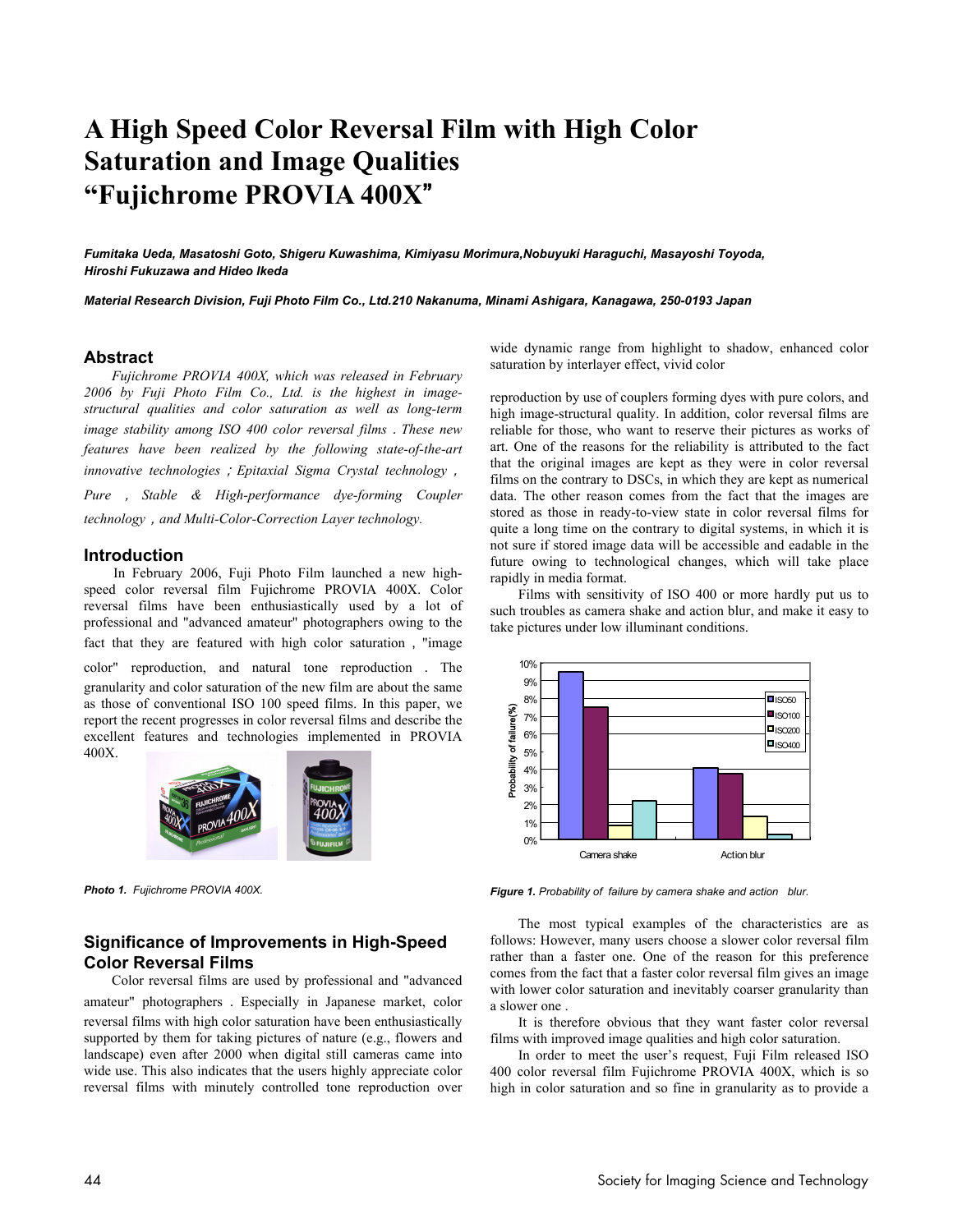picture, whose image quality is nearly on a per with that of ISO 100 films.

# **Features of PROVIA 400X**

In Fujichrome PROVIA 400X (RXP), we have improved its granularity as compared with its predecessor PROVIA 400F(RHP Ⅲ ), and achieved a high color saturation on the basis of the technologies, which was developed for previously released Fujichrome Velvia 100 et al.

# *1.Sensitivity and image-structural quality*

We have significantly improved the graininess of PROVIA 400X by means of Epitaxial Sigma Crystal technology, which has made it possible to reduce the size of the silver halide grains in it without deteriorating its sensitivity. As shown in figure 2, the RMS granularity value of PROVIA 400X has been improved so greatly as to reach 11, which is the highest among ISO 400 color reversal films ever produced in the world and is approaching those of ISO 100 color reversal films.



*Figure 2. Improvement in RMS granularity value of Fujichrome* 

#### *2.Color Reproduction*

In order to improve color reproduction, we have applied to PROVIA 400X the Multi-Color-Correction Layers (MCCL) technology, which is our original technology with newly developed couplers for forming yellow, magenta, and cyan dyes and was introduced into Velvia100, Velvia100F, and ASTIA100F<sup>2)</sup>.

Using these technologies, we have achieved the highest color saturation in PROVIA 400X among color reversal films with sensitivity of ISO200 or more.



*Figure 3. Comparison of the color reproduction performances between PROVIA 400X and some currently used color reversal films.* 

Fig.3 illustrates the comparison in color reproduction between PROVIA 400X and some currently used color reversal films in terms of CIE-Lab color space, where the distance from the center corresponds to the degree of color saturation.

In addition, we have achieved the smooth and beautiful reproducibility of flesh color by means of the MCCL technology, by which inter-layer effects are emphasized in bright highlight areas to increase the densities of magenta and yellow, and to decrease the density of cyan in flesh color.

Provia400X is unique in that it is suitable, not only for taking portraits owing to its outstanding reproducibility of flesh color, but also for taking landscape pictures owing to its high color saturation.

#### *3.Image Stability*

We have improved the dark storage image fading of PROVIA 400X by introducing the above-stated new couplers into it. It has been predicted from the Arrhenius plot of the data obtained under elevated temperature that the images formed in PROVIA 400X will be maintained with acceptable quality for 100 years under the condition at 25℃ and 70 % relative humidity, which is the average climate of Japan, as seen in Fig.4.



*Figure 4. Dye image stability of the new couplers.* 

When the images will be preserved at 40% relative humidity, they will be more stable and maintained for a longer period of time than those kept under the above condition.

Moreover, the image stability of magenta dye under illumination, which was the most inferior among the dyes of three colors, has been improved and become to be about twice the stability in the predecessor by adopting the new magenta coupler.

# **Technologies developed for new films**  *1) Epitaxial Sigma Crystal*(*ESC*)*technology*

We have achieved the graininess in PROVIA400X, which is as high as to be comparable to those in ISO100 reversal films, by means of the following ESC technology, which has made it possible to reduce the size of the emulsion grains without deteriorating their sensitivity.

#### *1.Structure of ESC grain.*

In order to improve image structure, it is necessary to enhance sensitivity without increasing the size of emulsion grains. For this purpose, we have considered that the enhancement of the light absorption of individual grains is promising. It is well known that the increase in the aspect ratio of a tabular grain brings about the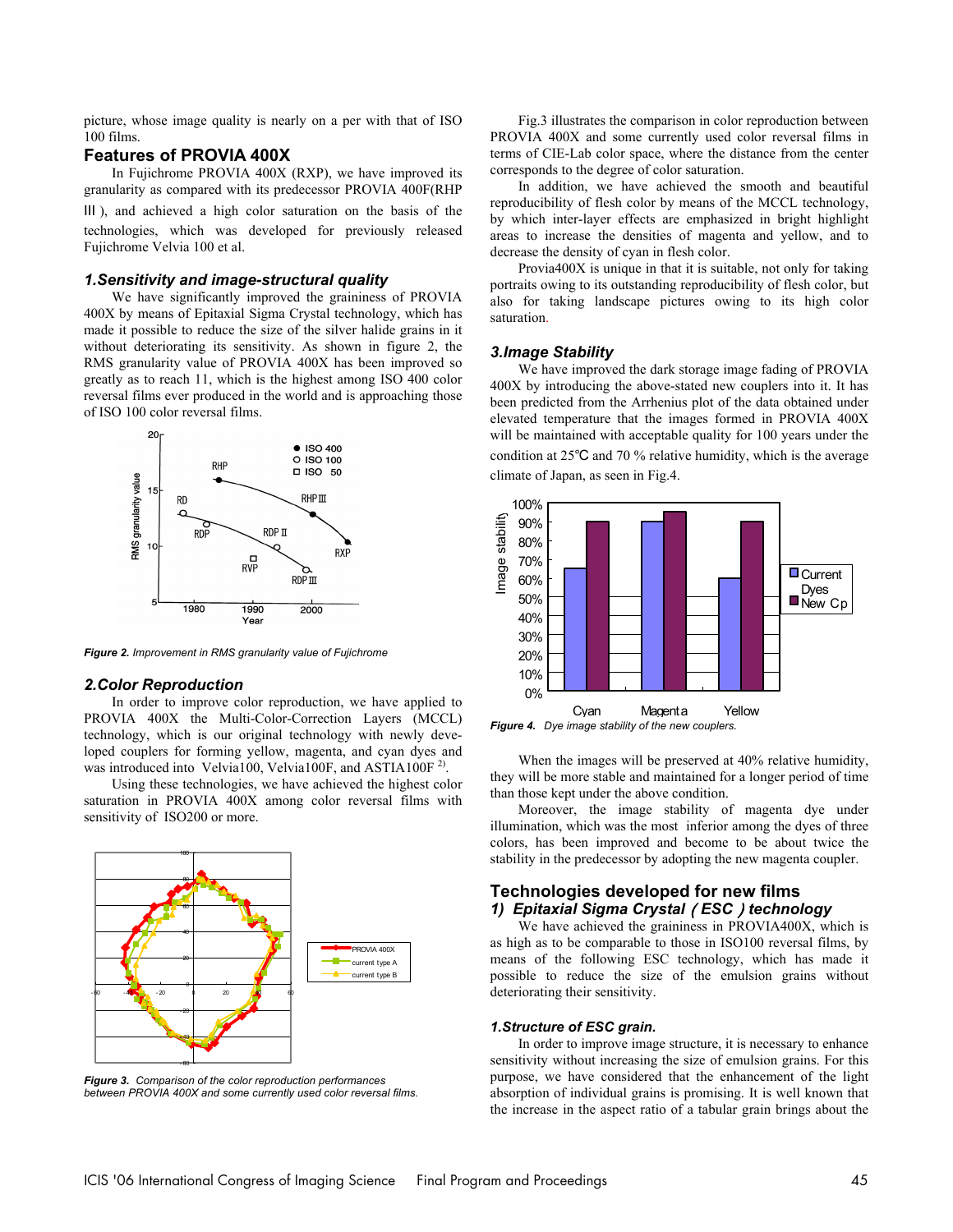increase in its surface area, the amount of sensitizing dye adsorbed on it, and therefore the enhancement of its light absorption.

 In ESC technology, we have enlarged the average aspect ratio of the tabular grains in PROVIA 400X up to about 18, which is much higher than that of the grains in the predecessor (i.e., about 4). Then, they have been used as the substrates for forming epitaxial microcrystals at their corners. (See Photo2).



*Photo2. The comparison in shape between current and ESC grain.* 

 In order to enlarge the aspect ratio of the tabular grains, we have removed the condition with  $=$  the presence of highly concentrated iodide ions on the grains, which depresses the anisotropic growth of the grains. In order to prepare the well defined epitaxial microcrystals, we have used so-called site directors and controlled their adsorptivity to the grains and coverage of the grains. Site directors are actually sensitizing dyes and capable of enhancing the formation of the epitaxial microcrystals at the corners of the tabular grains.

Although epitaxial microcrystals on a silver halide grain usually contain a large amount of AgCl, we have removed AgCl from the epitaxial microcrystals on an ESC grain so as to resolve the problems in grain-stability such as the changes in grainfeatures during their manufacturing process, incubation, and processing. This treatment is based on the idea from thermodynamic viewpoint that a large gap in halide composition between a substrate and epitaxial microcrystals makes the grain unstable  $^{1)}$ .

# *2.Technologies to achieve enhanced photographic sensitivity*

To enhance photographic sensitivity, we have adopted the tabular grains with high aspect ratio, which are suitable for capturing incident light effectively. The preparation of the grains with high aspect ratio has been realized by removing the process, which enhances the isotropic growth of the grains. Namely, the process, which introduces into the grains crystal defects originating from the discordance between different silver halide phases, brings about the formation of dislocations, which make it difficult for the tabular grains to grow anisotropically. On the other hand, it is known that dislocations play important roles in photographic process, acting as transient electron traps, which thus prevent the trapped electrons from recombining with positive holes, and enhancing the formation of sensitization centers by providing the sites suitable for it. Alternately, the epitaxial structure of our new grains provides various functions including those caused by dislocations.

While the surfaces of tabular grains in PROVIA 400X are covered with a large amount of sensitizing dyes, the epitaxial microcrystals on the grains are practically free from the dyes capable of capturing positive holes, being preferable sites for the formation of sensitization centers and also latent image centers. Thus, the epitaxial structure prevents electrons and dye positive holes from encountering and recombining with each other, resulting in the improvement of the efficiency of latent image formation. (Fig.5).



*Figure 5. The improvement of the efficiency of latent image formation.*

The observation of the grains at the early stage of their development process by SEM has revealed that silver specks originating from latent image centers are growing at the interfaces between the host and epitaxial parts of our new grain (PHOTO.3).



*Photo3.*

# *3. Technologies to reduce color stain*

It is predicted that color stain caused by residual sensitizing dyes becomes worse as the aspect ratio of the grains increases. In addition, it has been found that oily droplets such as couplers keep some sensitizing dyes by dissolving them and deteriorate the color stain. In order to resolve this problem, we have developed the new emulsifying surface active agent to prevent oily droplets from dissolving sensitizing dyes. This technology has achieved by about 25% the reduction of the color stain in PROVIA 400X as compared with its predecessor.

# *2)Pure Stable & High-performance dye-forming Coupler (PSHC) technologies*

The imaging dyes, which have been induced by the newly developed yellow, magenta, and cyan couplers for PROVIA 400X have excellent spectral characteristics with little unwanted spectral absorption. Therefore, they have brought about the expanded reproductive color gamut and enhanced color saturation in PROVIA 400X.

 We consider that the structures of the imaging dyes are rigid enough to give such excellent spectral characteristics with little unwanted spectral absorption.

In addition, these new couplers have merits to form the imaging dyes with enhanced stability in the dark storage. Especially,the image stabilities of the yellow and cyan dyes were inferior to that of the magenta dyes in the predecessor color reversal film. Using the newly developed couplers, we have successfully improved the dark storage stabilities of the imaging dyes for all the three colors.